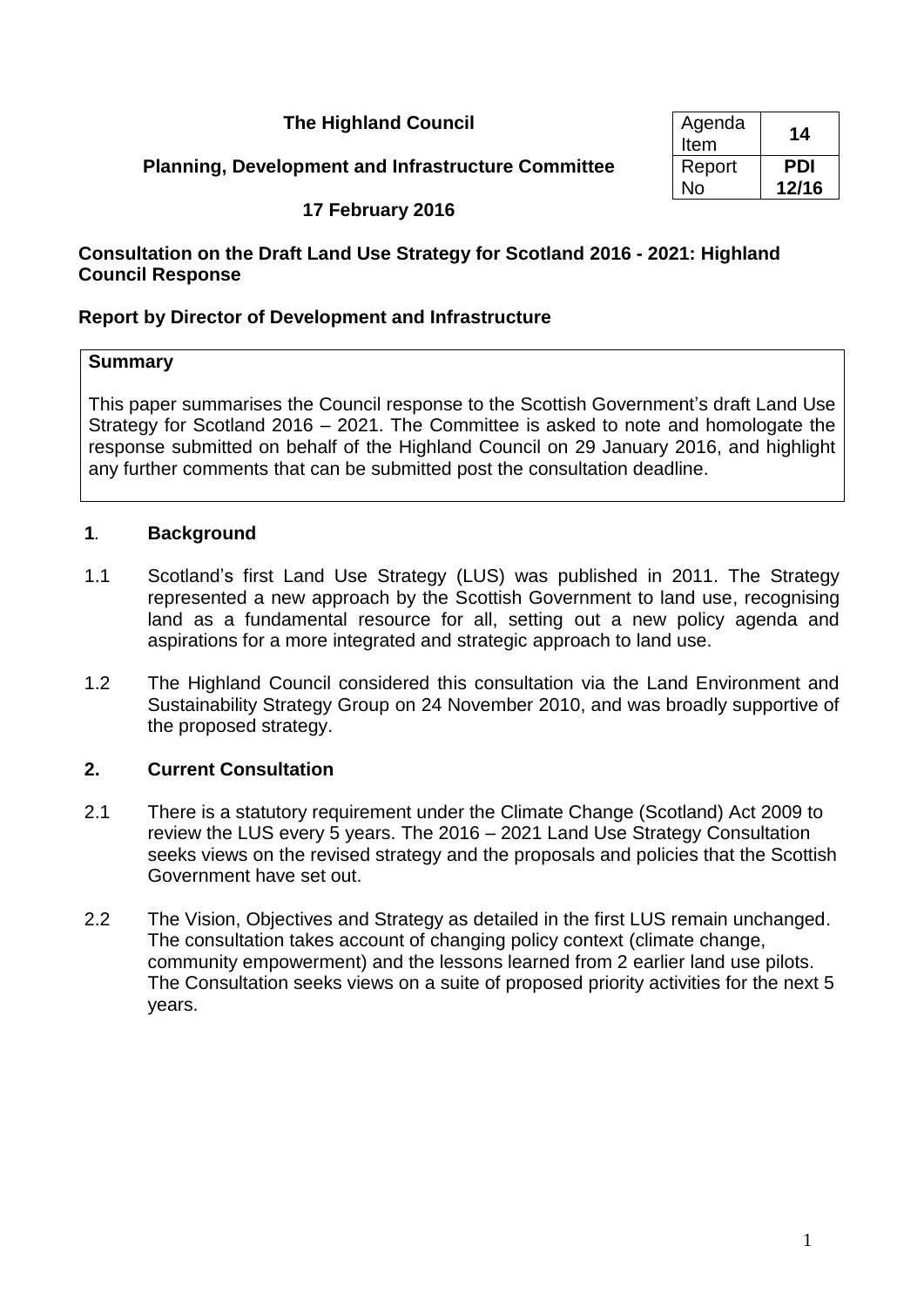## **3 Consultation Response**

The Council welcomes the opportunity to contribute to the above consultation and submitted the attached response (**Appendix 1**, consultation questionnaire) to the Scottish Government on 29 January 2016.

The response to the consultation was prepared in consultation with Officers in the Development and Infrastructure service. A draft response was circulated to the Leader, Chair and Vice Chair of the Planning, Development and Infrastructure Committee for comment. Due to timescales (final consultation submission 29 January 2016) Committee is now asked to homologate the attached response (**Appendix 1**), the key points of which are highlighted below.

The Highland Council is broadly supportive of the proposed approach highlighted in the consultation document and has the following key points to make:

- the Council concurs with the Scottish Government that the Vision, Objectives and Principles for sustainable land use are still fit for purpose;
- the LUS should be incorporated into all other land use policies in order to be effective document;
- the Council supports the proposed ecosystem approach to land use planning however the process of decision making is of fundamental importance and where effort/resources should be directed;
- further information and awareness raising is required in respect of ecosystem services. In the interim, targeted land use actions across multiple farm units (to achieve multiple benefits) should be prioritised;
- the Council seeks further clarity on the relationship between the LUS and Development planning i.e. How this will work in practice?;
- the Council proposes that the revised LUS should be a material consideration in planning decisions;
- an overarching policy statement about land which deals with ownership, use and management is welcomed;
- the Council supports the establishment of Local Land-use Partnerships and the associated development of Regional Frameworks /Strategies to guide land use decisions. However, resources and further guidance must be made available from the Scottish Government to clarify roles, remit and powers of these groups and the content of frameworks;
- the Council welcomes the focus on the need to encourage climate friendly farming and crofting;
- the Council believes that urban land use is managed effectively by the planning system and, as such, further pilot projects are not required;
- the Historic environment, including historic land use, is an integral part of Scotland's landscapes. The draft LUS makes little reference to the historic environment and fails to integrate the historic environment into the strategy and its proposed policies, we would like to see this addressed; and
- access and recreation as a major land use is poorly addressed in the consultation. This should be fully incorporated into a revised strategy.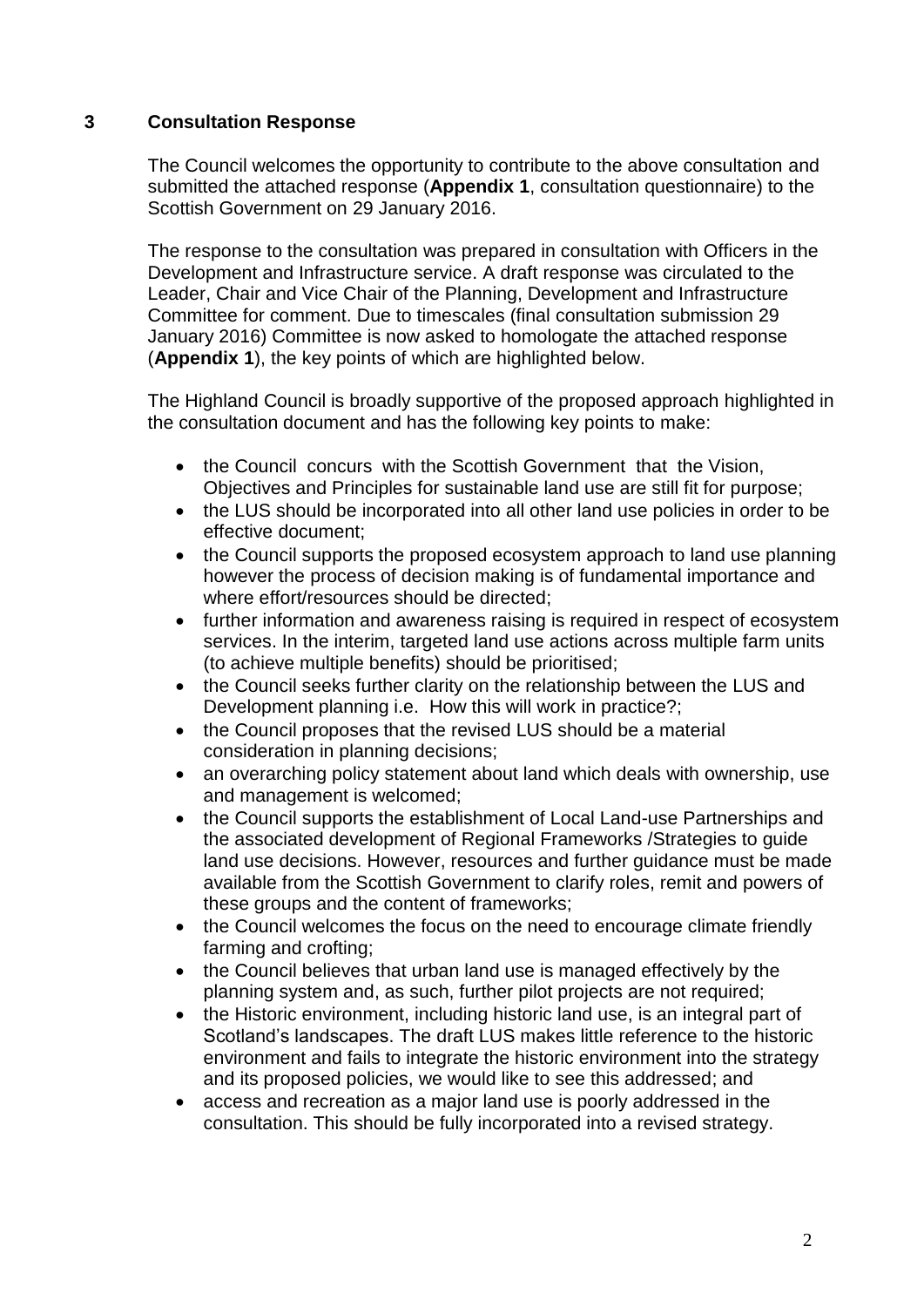## **4 Implications**

## 4.1 Resource

There are no additional resource implications arising from this report. However the Local Authority is suggested as one delivery mechanism for Local Land Use Partnerships; this would have future resources implications, which will be reported for consideration if they arise.

## 4.2 Legal

There are no additional legal implications

#### 4.3 Equalities

There are no additional equalities implications arising from this report. The Scottish Government has undertaken an initial assessment of equality issues as part of the Land Use Strategy.

- 4.4 Climate Change/Carbon Clever There are no climate change/Carbon Clever implications attached to this report. The draft Land Use strategy has been subject to Strategic Environmental Assessment.
- 4.5 Risk There are no risk implications arising from this report.
- 4.6 Gaelic There are no Gaelic implications arising from this report
- 4.7 Rural implications There are no rural implications arising from this report.

## **Recommendation**

Committee is asked to:

- note and homologate the response submitted on behalf of the Highland Council on 29 January 2016; and
- highlight any further comments that will be submitted post the consultation deadline.

Designation: Director of Development and Infrastructure

Date: 3 February 2016

Author: Nicole Wallace Environment Manager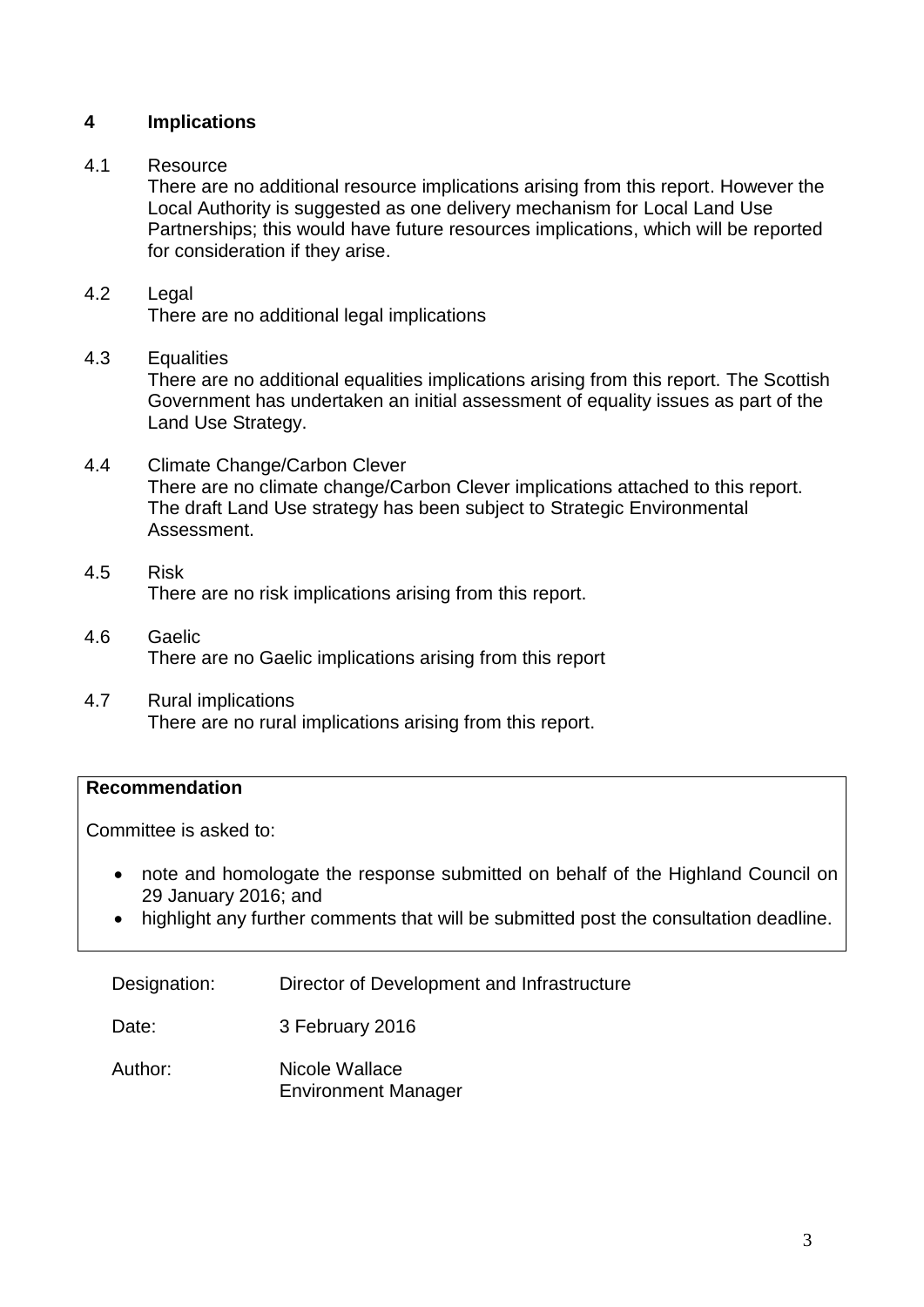# **Annex 1**

# **Consultation Questions – Land Use Strategy for Scotland 2016 - 2021**

## **Vision, Objectives and Principles**

The Land Use Strategy 2016 – 2021 continues the policy direction established in the first Strategy. We consider that the Vision, three long term Objectives and Principles for Sustainable Land Use are still relevant and fit for purpose therefore we propose that they are retained.

**Q 1a** Do you think that the Vision, Principles for Sustainable Land Use and three long term Objectives are still fit for purpose? Yes

**Q 1b** Please provide your reasons for your answer.

The Vision and principles are still fit for purpose.

The growing significance of climate change, likely impacts and necessary mitigation and adaptation all require joint working, an agreed vision and actions to mitigate and adapt to these circumstances.

Current financial constraints reinforce the need to continue to operate in an integrated, and sustainable manner to achieve the above shared vision and actions.

The protection our locally, nationally and internally important habitat and species and land resources need a sustainable approach to land management if they are to be protected/enhanced and provide the necessary ecosystem services.

Additional work needs to be undertaken to help land managers/users/wider public to fully understand and value the importance of our land resource and the multiple benefits (ecosystem services) it provides.

The desire for communities to engage in land use decision making is welcomed but how this will work in practice needs further consideration and resource allocation by the Government.

The Vision, Objectives and Principles make little if any reference to our built and cultural heritage

#### **Policy Context**

This group of policies and proposals is intended to raise awareness and provide clarity in relation to the status and context of the Land Use Strategy and a range of current Scottish Government policies. It covers natural resource management, statutory planning, forestry and the relationship between land ownership, use and management.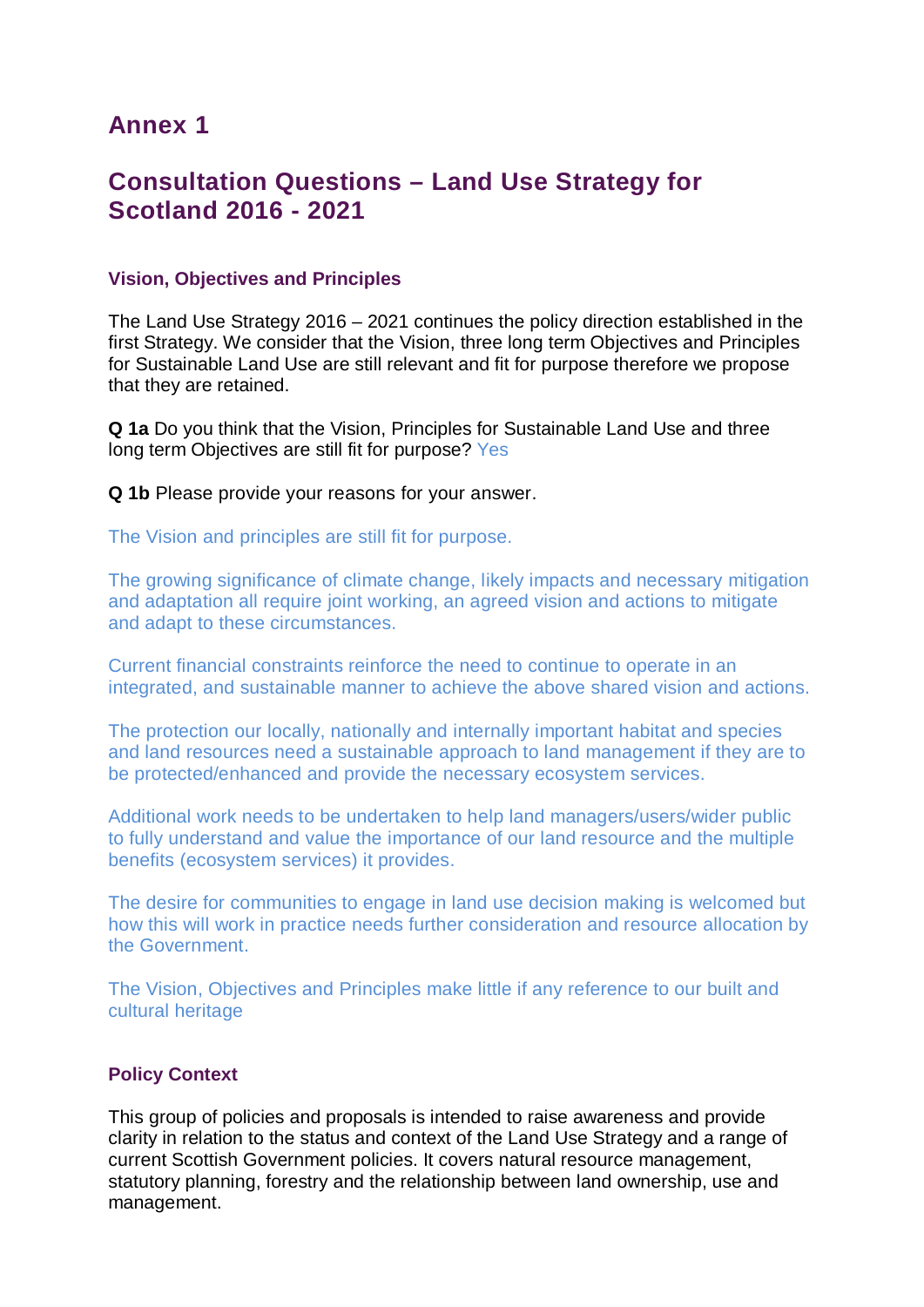#### **Natural Resource Management**

Our understanding and thinking about natural resource management and ecosystem services has progressed since the publication of the first Land Use Strategy. We consider that the use of an ecosystems approach is a helpful means to better understand our environment and factor it into decisions. This has been successfully demonstrated in the work of the land use pilot projects in Aberdeenshire and the Scottish Borders.

**Policy 1:** We are committed to better understanding and managing Scotland's natural resources to enable their fair, wise and productive use, and to conserve stocks of ecosystem services for future generations. We will do this by promoting an ecosystem approach to managing our natural capital.

**Q 2a** Do you agree that continued use of an ecosystems approach is an effective way to manage Scotland's natural capital? Yes

#### **Q 2b** Please provide reasons for your answer.

Applying the ecosystem approach is welcomed by THC however the approach is still not fully understood or being implemented widely enough at a local/national level to encourage uptake. Further work: examples, clarity on decision making, guidance and incentives need to be shared/implemented across all sectors to encourage/direct uptake.

In Highland projects such as the Coigach & Assynt Living Landscape, Flows to the Future and Nevis Landscape Partnership are managing large areas of land for multiple benefits

The operations for managing land or creating or restoring habitat will stay broadly the same over the coming years, but how actions are targeted could change significantly. THC supports the delivery of targeted, consistent and complimentary management actions over a large number of farm units to the benefit of Scotland's natural capital.

The ecosystem approach offers a mechanism to manage our natural capital but only if it's tied to collective targeted actions on the ground. The new Environmental Cooperation Action Fund has potential to address local issues beyond the single farmunit scale if the resulting funding applications are successful and adequate resources are targeted at this measure.

## **Policy Alignment**

We set out the relationship of the LUS2 to key Scottish Government policies including the National Planning Framework 3 and the National Marine Plan as well as a range of sectoral policies such as forestry, agriculture, peatland, and soils.

**Policy 2:** The Land Use Strategy sits alongside and has informed the National Planning Framework 3, Scottish Planning Policy and the National Marine Plan to support the Scotland's Economic Strategy 2015. Relevant sectoral strategies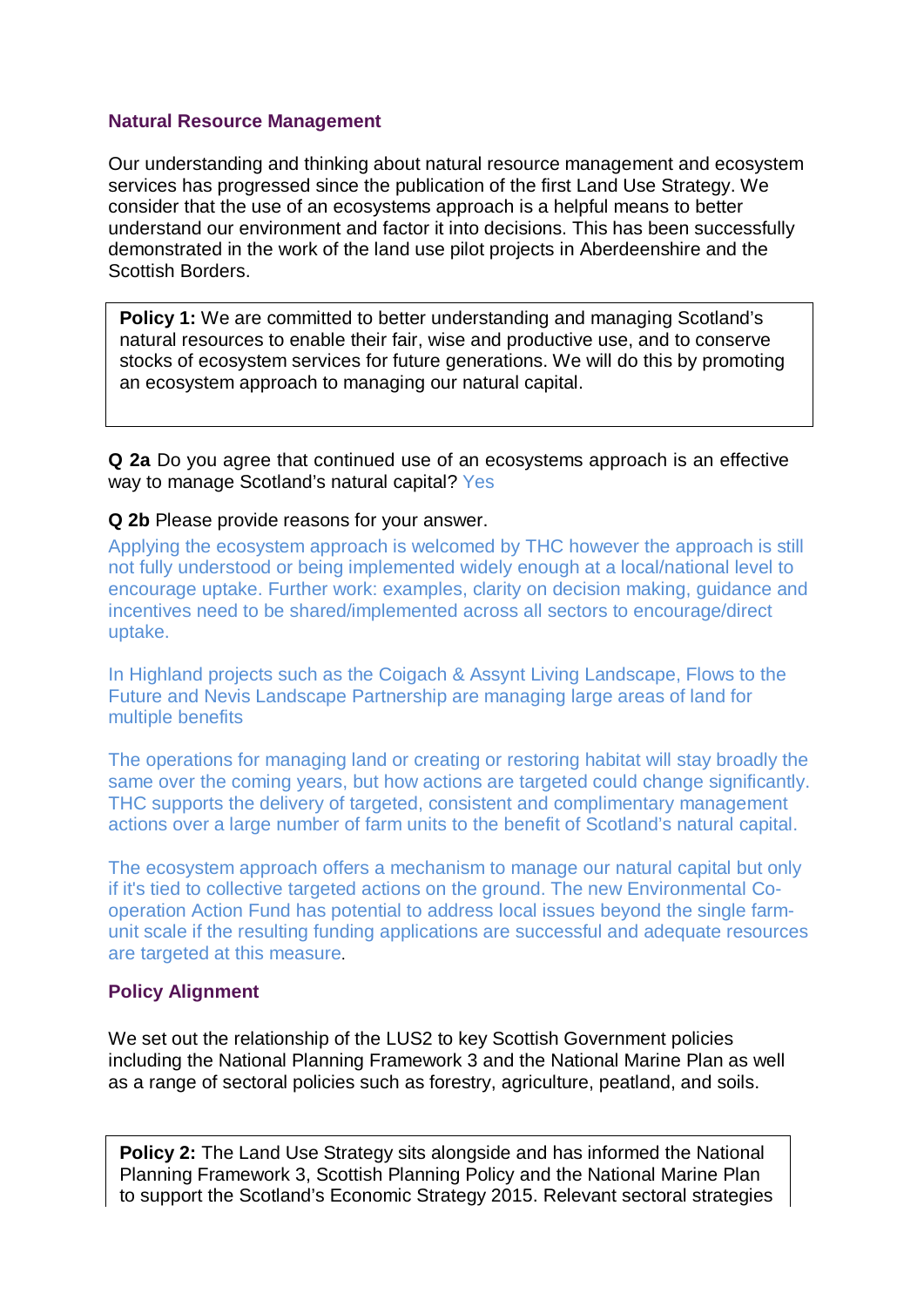(e.g. forestry and agriculture) will take account of the Land Use Strategy Objectives and Principles in their design and delivery.

**Q 3a** Is the relationship as set out in the draft Land Use Strategy 2016 - 2021 clear?' Not clear (Don't Know)

**Q 3b** Do you have any comments on the relationship between the LUS and Scotland's Economic Strategy 2015, National Planning Framework, National Marine Plan and other relevant policies?

The Highland Council is unsure how decision making associated with specific Land Use Planning matters and other policies will and can be taken i.e. what policy takes precedence, who makes the final decision and how will the policies align.

THC believe that the Land Use Strategy needs to be embedded in all other policies that relate to land use, it should act as an overarching framework if it is to be effective and understood.

THC seeks further clarify on the relationship between the LUS and National Planning /Local planning policy.

## **Planning**

Planning policy refers to the Land Use Strategy and highlights it as a key document for planning authorities when considering the wider context for development plans. We wish to raise awareness of the relevance of the LUS2 to planners and to enhance their understanding of how the LUS Principles and ecosystems approach to environmental assessment can add value to the planning process.

**Policy 3:** We will undertake a programme of information and awareness-raising. This will provide:

- more detail and clarity on the relevance of the Land Use Strategy to the planning system;
- information about the added value the Land Use Strategy can bring, particularly to development planning;
- information on the use of an ecosystems approach in Strategic Environmental Assessment (SEA), which in turn supports development planning.

**Q 4a** Do you think that the activities described above could be useful? Yes

**Q 4b** Do you have any suggestions on other kinds of information and activities that could be useful?

The two regional pilot projects in Aberdeenshire and the Borders dealt primarily with land uses that fall out of the statutory planning system, e.g. agriculture, forestry, peatland restoration, the water environment, biodiversity etc. and future regional strategies should continue to follow this approach. THC welcome the recognition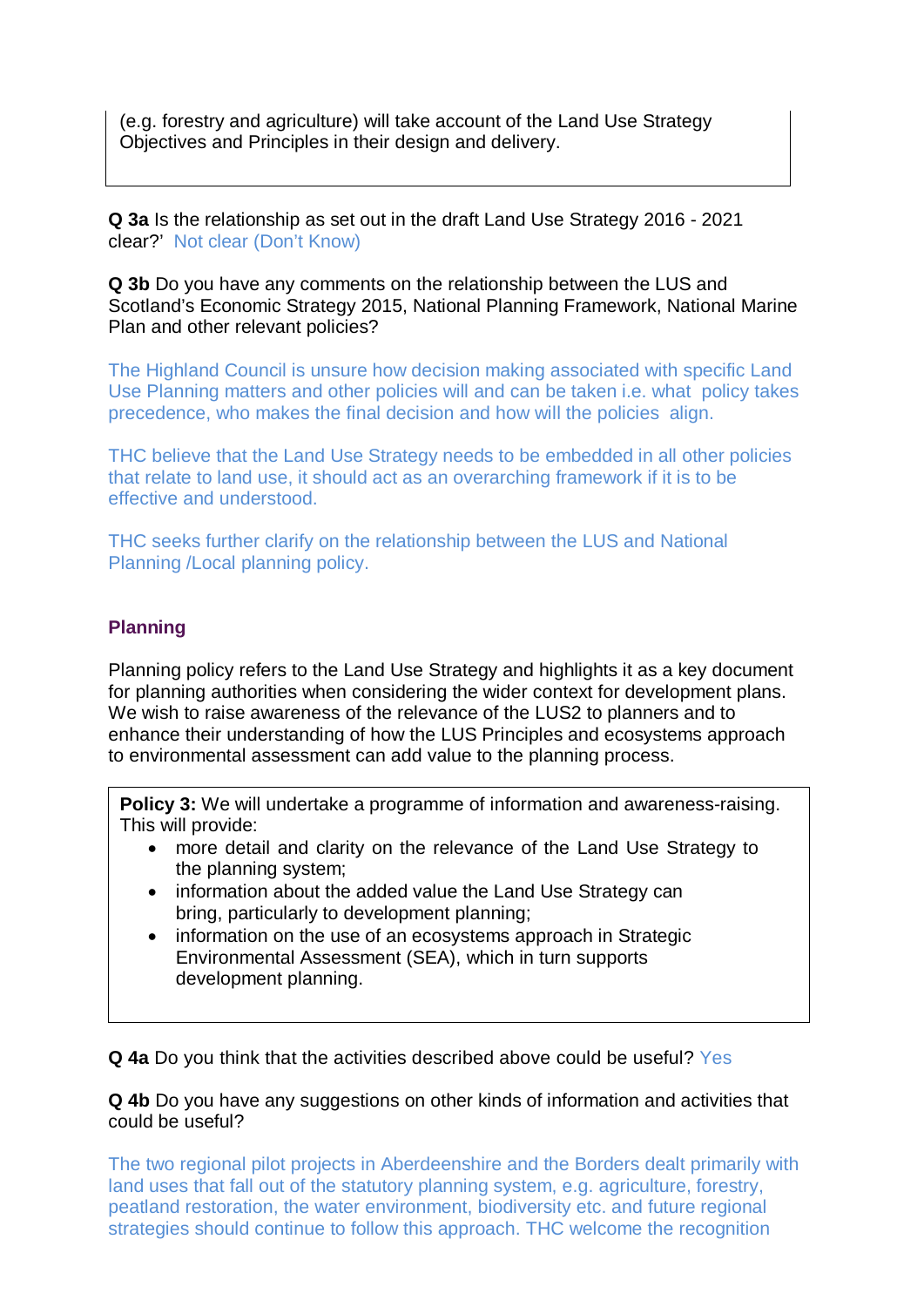LUS2 gives to the role Planning already plays in delivering LUS objectives and believe that these are embedded in Development Plans.

It will be important in any awareness raising campaign to make clear tangible links to what aspects of planning the LUS2 engagement seeks to address. In terms of adding value to the Development Planning process, real examples from planning practice where LUS1 has informed and benefitted Development Plans is essential. It would be beneficial if the examples used can explain how LUS2 will add value and, specifically, make a tangible difference to land use decision making.

The SEA Process, its purpose and its role in Development Planning is already well established and in THC's experience it is fully integrated, forming a central component in the preparation of plans and supplementary guidance. In Highland SEA is undertaken as an iterative process with the Consultation Authorities and fully embraces an ecosystems approach. It is not clear what the consultation seeks to achieve in this regard, since this is already established good practice.

As with first LUS the revised LUS will be a material consideration in planning decisions

#### **Forestry**

Forestry is a key land use, covering around 18% of Scotland. It is also a key contributor to climate change and biodiversity targets. The existing Scottish Forestry Strategy was published in 2006 prior to the publication of the first Land Use Strategy. Given the age of the existing Scottish Forestry Strategy, a review could ensure better alignment between forestry policies and the Land Use Strategy Principles.

**Policy 4:** We will undertake a review of the Scottish Forestry Strategy.

**Q 5** How could the content of the current Scottish Forestry Strategy be updated to better reflect the Objectives and Principles of the Land Use Strategy and other key priorities?

THC believes that woodlands should continue to be managed sustainably for their multiple befits and we have the following comments to make:

#### **Communities**

Strengthen the connection between communities and the land. Strengthen the engagement and influence of communities in land use decisions. National Forest Land Scheme review and provision to provide for increased opportunities for communities in the ownership and management of local forests to deliver greater local benefits and resilience.

Greater emphasis on the importance, contribution and management needs of trees and woodland within the urban environment (TWIST study and iTree).

#### **Environment**

Much greater emphasis and understanding on the role of trees and woodlands in tackling climate change.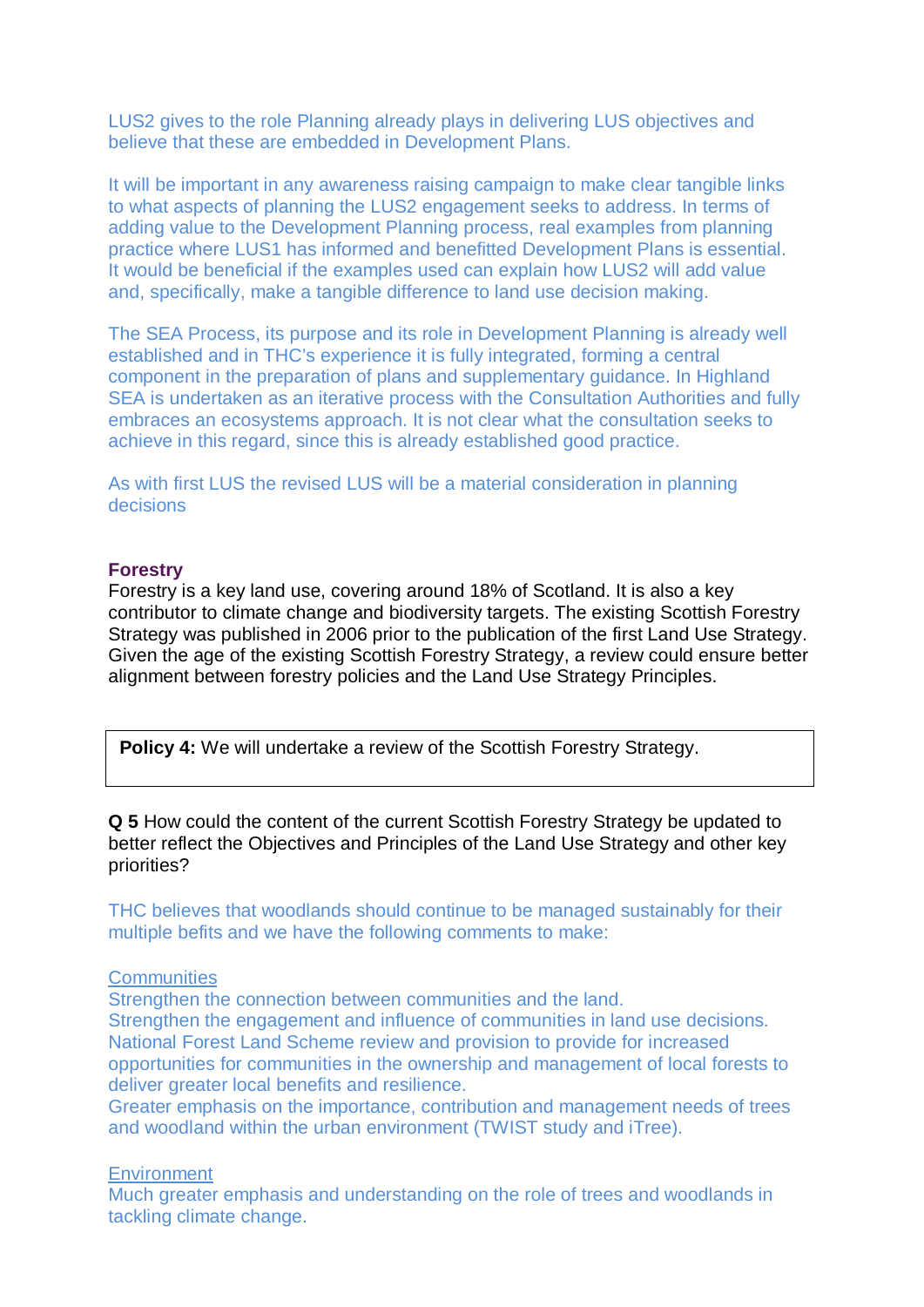Better understanding and true value of an Ecosystem Services approach to securing holistic land use decisions and landscape scale working.

Increase the measures in securing the number of SSSI woodlands in 'favorable condition'.

#### **Business**

Setting down of a framework and mechanisms to aid the achievement of the stated planting targets and balance between different woodland types. Particular emphasis is required in securing diverse productive woodland in relation to present and future timber industry needs.

Review on the effectiveness of the 'Control of Woodland Removal Policy', particularly in relation to renewable energy projects, and the need to revise and strengthen the justification for woodland removal.

Identify the increasing opportunities of forestry in supporting the vitality of rural communities and the tourism industry.

Increased incentives and mechanisms to secure the integration of appropriate woodland expansion on agricultural and crofting land.

## **Land Reform**

In light of evidence provided to the Parliament in connection with the Land Reform (Scotland) Bill, we intend to explore further the potential advantages of an overarching policy statement that deals with ownership, use and management of land.

**Proposal 1***:* We will further consider the relationship between current land related policies and the potential advantages of a single policy statement about land which deals with ownership, use and management.

**Q 6a** Do you consider that there could be advantages in having a single policy statement about land which deals with ownership, use and management? Yes

**Q 6b** Do you have any comments on the relationship between current land related policies and how these would relate to a single policy statement?

The Highland Council has contributed to the recent Scottish Government consultation on land reform and supports the proposal to introduce a land rights and responsibilities statement. The statement will set out a vision and guiding principles for public policy on land rights in Scotland and as such the Council sees no reason why the proposed Land Use Strategy should not build on this statement and set out general policy on land ownership, use and management. It will be important to embed the rights and responsibilities statement within all upcoming policy relating to land use and management in Scotland.

#### **Informed Decision-making**

This group of policies and proposals supports decision making with the development of improved data, increased accessibility and wider empowerment of communities and stakeholders in decision-making.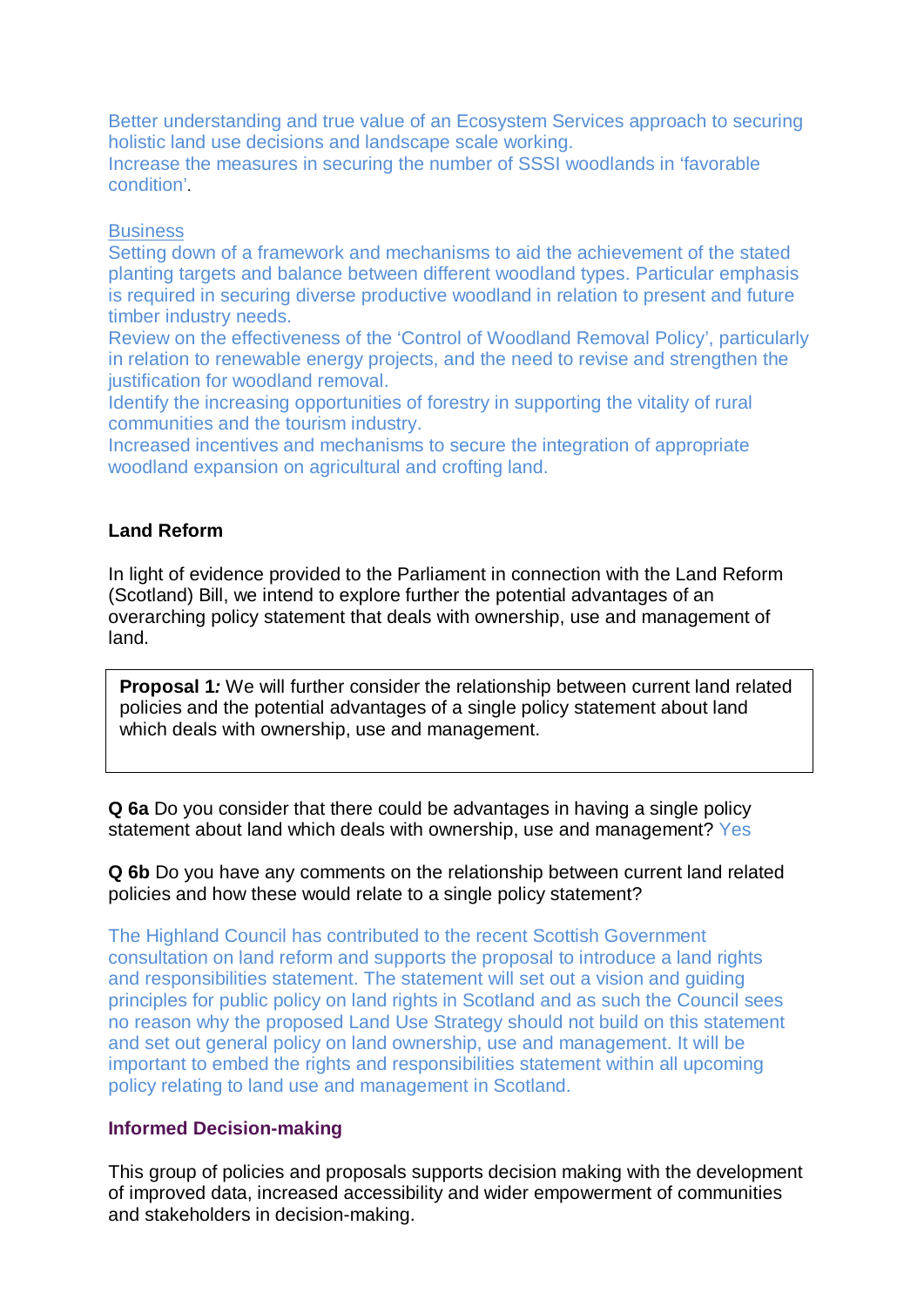#### **Ecosystem Services Mapping and Tools**

We will continue to develop and support the LUS Data Directory, linking in to any future open data discovery sites and we also propose to explore the practicality of developing methods and methodologies to assist in the assessment of land use benefits and opportunities at a more local level.

**Policy 5 –** We will continue to encourage those holding public data to make it open and available for others to use and will facilitate access to that data via the Land Use Data Directory.

We will explore the development of models and Geographic Information System (GIS) tools to enable assessments of land use/management change.

**Q 7a** Do you agree that models and GIS tools could help inform decision making about land use/management change? Yes

#### **Q 7b** Please provide your reasons for your answer**.**

The experience from both land use partnership pilots would support the use of GIS tools however how information is processed and how decisions are made will determine land use planning on the ground. More emphasis /support should be directed to this end.

The FCS model BEETLE has been in use for a while, (although not widely used). The model provides good visualisation of habitat networks and future habitat/network potential.

In addition better use of existing survey data e.g. Native Woodland Survey and species date on the NBA could be utilised. The NWS Scotland data would give an indication on the relative proportion of an area that has native woodland cover; this is particularly relevant to riparian area management and expansion.

**Q 7c** Do you think that a baseline ecosystems services mapping tool could be useful? YES

#### **Q 7d** Do you have any comments on a mapping tool?

Yes, a national baseline will help co-ordinate information locally and nationally and direct priority actions. However the mapping tool should be accessible and simple to use and be able to highlight quick multibenefit wins from the data inputted e.g. riparian buffer zones, riparian woodland creation, links between areas of native habitat, field margin creation etc.

It would also be useful if two reports could be generated from the baseline mapping a) those required by GEAC and b) those beyond the requirement of GEAC but funded through Agri-environment payments.

The mapping tool should also be able to be replicated regularly to monitor success or otherwise.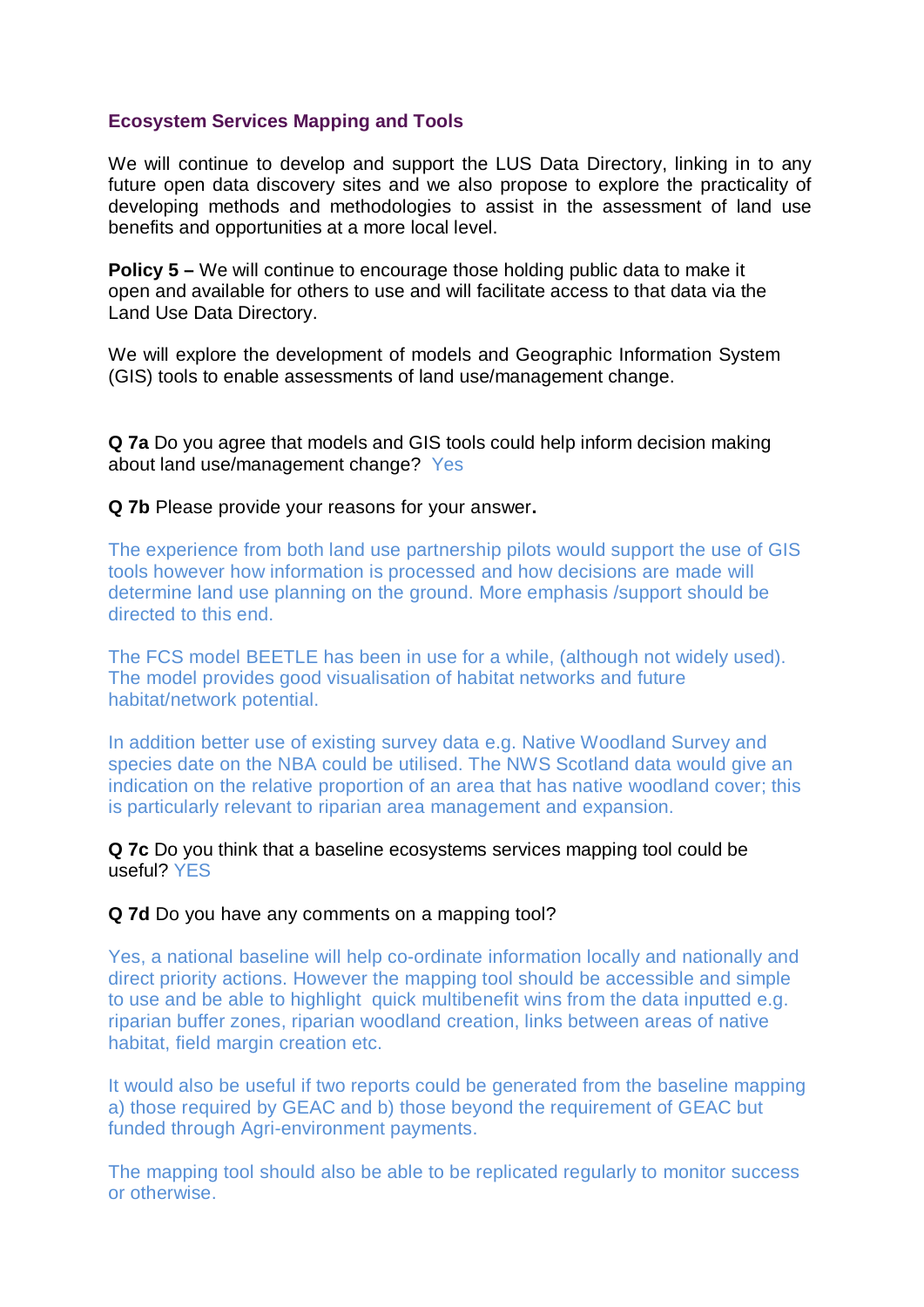## **Regional Land Use Partnerships**

Local partnerships can be an effective way of bringing people together to consider land use issues that are relevant to them. We wish to encourage the setting up of regional land use partnerships to help deliver the Land Use Strategy at a local level.

**Policy 6** – We will encourage the establishment of regional land use partnerships.

**Q 8a** Do you agree that regional land use partnerships could be a helpful way to support regional delivery of the Land Use Strategy? Yes

#### **Q 8b** Who do you think could be best placed to lead these initiatives?

Currently, THC is working with SNH and other land use partners under the auspices of the Highland Environment Forum (working group of the Highland Community Planning Partnership) to explore the possibility of setting up a land use partnership for Highland. A fundamental concern of the group is the lack of funding to undertake a regional strategy/framework and the lack of clarity regarding the role and powers of such a group.

The Council supports the need for a land use strategy and will continue to work with its partners to this end.

Given the continuing resource constraints on the Public Sector, thought should be given to how these local partnerships can be resourced e.g. by Scottish Government funding project officer posts.

#### **Q 8c** Can you suggest any alternative means of supporting the delivery of the Land Use Strategy at regional level?

If future pilot projects aim to deliver outcomes similar to the pilot projects, focusing on land uses out with the remit of Planning, then rural land management stakeholders might also be well placed to lead.

Local pilot projects could also be delivered via existing landscape partnerships or forums - e.g. Woodland Forum/ SEPA integrated catchment management groups / Local District Partnerships. However all of these groups would need to be appropriately resourced to carry out this work.

**Q 8d** Do you have any other comments on this policy? NO

#### **Regional Land Use Frameworks**

The regional land use pilots in Aberdeenshire and the Scottish Borders have demonstrated the potential benefits of the development of regional land use frameworks which could be used to inform land use/management decisions and to inform development plans. Regional frameworks may also be useful for local authorities as they undertake a range of statutory functions or duties such as managing flood risk or biodiversity.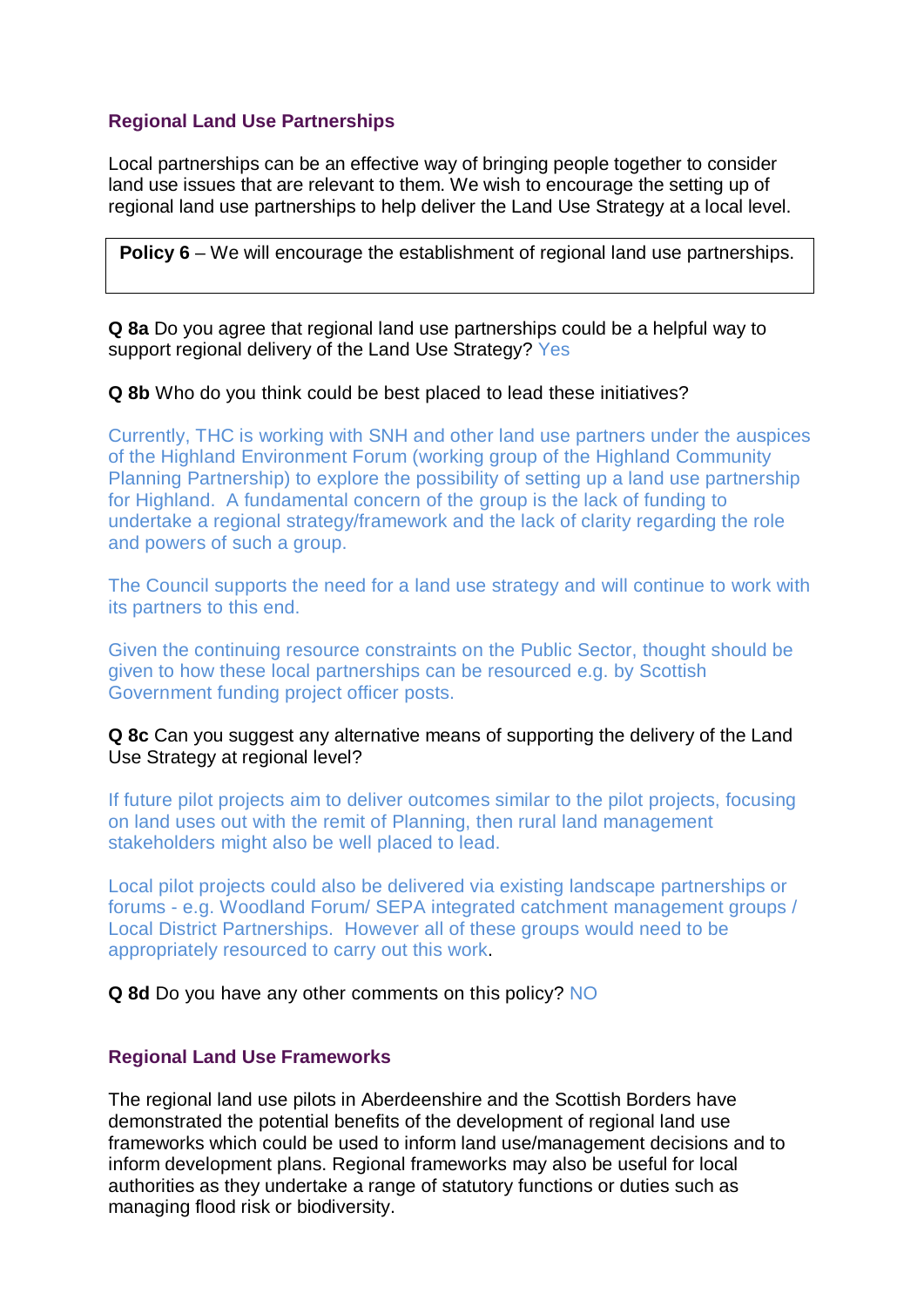**Proposal 2 –** We will further explore the development of regional land use frameworks for rural areas of Scotland.

**Q 9a** Do you think that regional land use frameworks could be useful to inform regional/local land use decision-making? Yes

## **Q 9b** Which aspects of this approach do you think require further development?

THC welcomes the recognition that each region may have different land use priorities and that this will dictate the objectives of regional frameworks. On this basis, it is difficult to predict what influence local authorities may have in delivering a regional strategy through the statutory duties they deliver, without knowing what the objectives of a regional framework are and what status these document will have.

In order to address this issue, it is essential that the Scottish Government investigate options to understand the deliverability of regional strategies. This could be through identifying priorities for each region in LUS2 and lead partners for delivery or by listing the scope of key issues that should be considered when regional strategies are being devised. The ready availability of baseline data would support this approach.

Both the pilot projects have a strong technical basis, with complex mapping and modelling methodologies. The outputs are both interesting and commendable, but further investigation is required into how the objectives and opportunities identified can be effectively delivered and what tangible use they will have moving forward.

How a wider audience can engage with such tools should also be considered. Both pilots appear to have had significant resource inputs and multidisciplinary teams. If regional projects are to deliver similar outputs it is essential that funding is in place to facilitate them.

Further development about what a community's priorities and objectives are for local land use change is also required. Whilst stakeholder groups representing national organisations and local Councils/ interest groups are key, the role of local communities and land owners is also essential to realising the underlying aims of the Scottish land reform agenda.

#### **Q 9c** Do you have any comments on this proposal?

The alignment of local strategies set in a national framework would offer a good starting point to the above process

## **Land Use Mediation and Facilitation**

Mediation and facilitation have distinct but complementary roles to play in generating better understanding and more effective decision making in relation to land use. We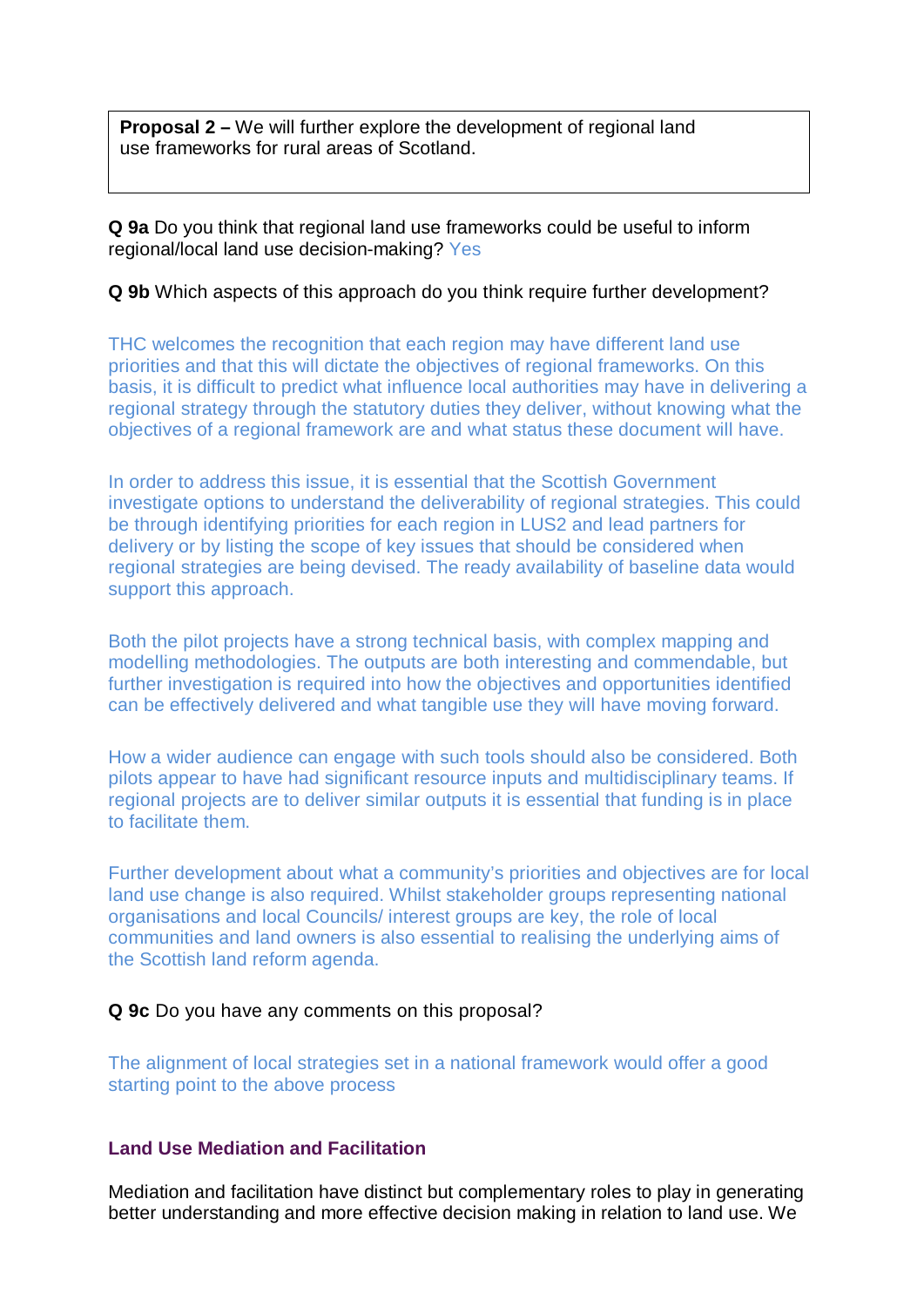consider that both mediation and/or facilitation could have a role to play in land use to assist communities and landowners to resolve differences.

**Proposal 3 –** We will explore options for facilitation and/or mediation between land owners/managers and communities.

**Q 10a** Do you think that land use mediation or facilitation could be useful in a land use context? Yes

**Q 10b** Please provide your reasons for your answer.

Facilitation will be essential both for the development of land use partnerships but more importantly the associated frameworks and their delivery. Where areas of conflict arise mediation is also likely to be required in order to implement agreed actions on the ground.

## **Applying the Principles**

This group of policies and proposals support the application of the LUS Principles for Sustainable Land Use either as specific projects or used to influence changes on the ground. It includes agriculture and climate change measures, agri-environment targeting, possible approaches to the next CAP programme, urban Scotland and the uplands.

## **Agriculture**

The Future of Scottish Agriculture sets out our aspirations to be world leading in green farming. A suite of measures is under development which will assist land managers to move towards more climate friendly farming. Practical measures and approaches are being developed for the Third Report on Policies and Proposals (RPP3), to be published in 2016, and there will be an on-going roll out of actions in following years.

**Policy 7:** We will develop and implement a package of measures to facilitate the step change to climate friendly farming and crofting. This will promote carbon efficient agriculture, environmental benefits and increasingly integrated land use.

**Q 11** Do you have any suggestions on other potential measures to encourage climate friendly farming and crofting?

Highland Council welcomes the focus on the need to encourage climate friendly farming and crofting. The Council supports actions to widen the use of technical advancements to aid the more efficient targeting of nutrients in the arable sector and continuing research and development on aspects of animal nutrition to better manage digestive gases in our livestock. We also recognise certain risks however in an over simplistic 'carbon scoring' approach to all sectors of agriculture. Extensive livestock systems can score poorly using certain measures, for example in terms of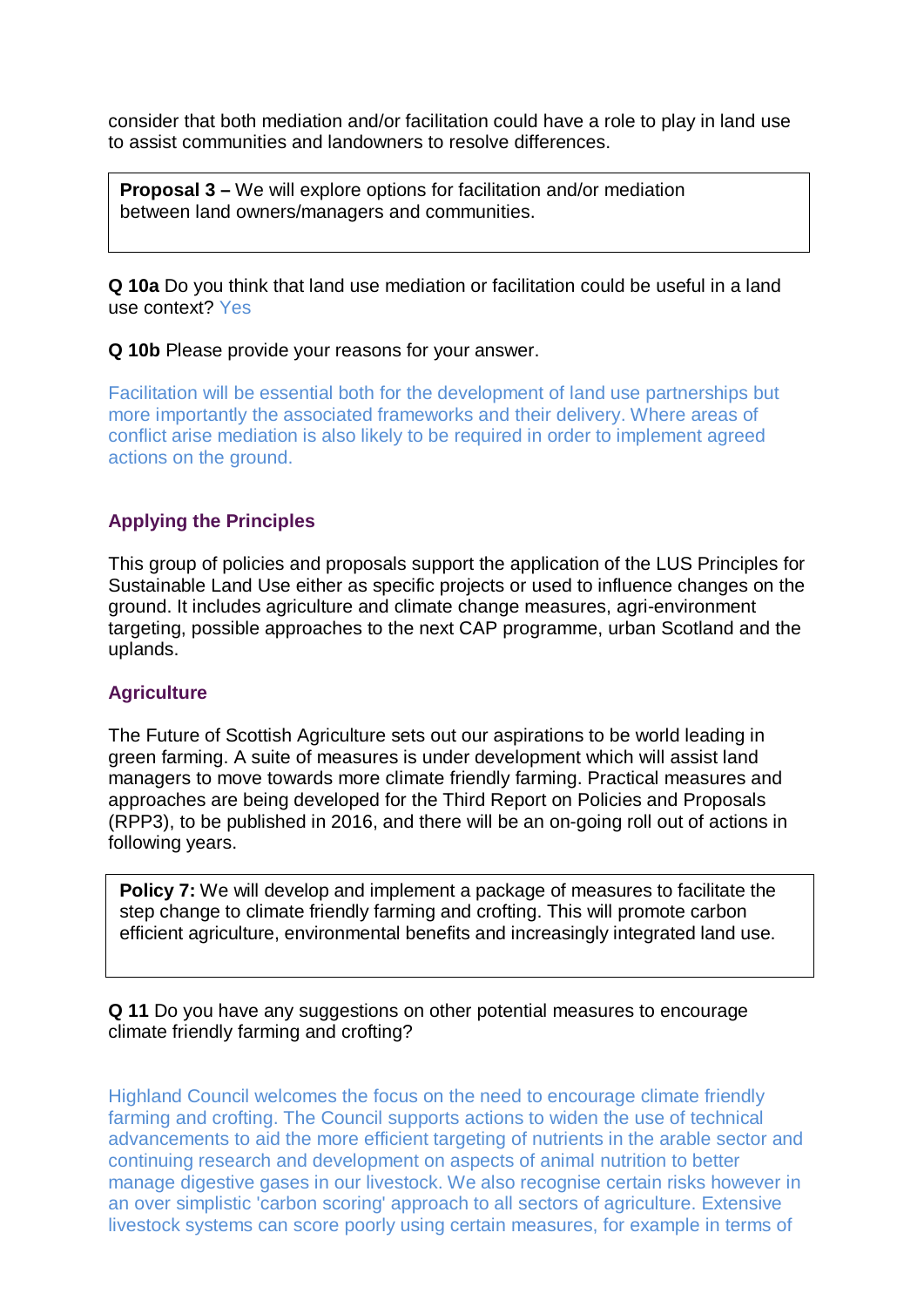carbon output per kilo of meat produced, and it is crucial to recognise the wider climate and agri-environmental benefits of such systems as a key part of an integrated land use policy.

In addition energy budgets for farms or crofts could be undertaken to see where; energy efficiencies can be made or renewable options are appropriate and natural carbon capture techniques such as long term woodland creation, pond building, restoration of wetlands and peat bogs should be considered if appropriate.

## **Agri-Environment**

The new SRDP has established the principle of targeting to enable measures and support to be focused where they are likely to be most effective. The land use pilot projects have shown there is scope to significantly increase the use of GIS data to assist with a targeted approach. As more detailed and refined mapping of ecosystem services data becomes available, through the development of ecosystem services mapping and tools (Policy 5) this will be used to inform decisions for the current SRDP measures.

**Policy 9 –** We will continue to develop a targeted approach in the current Scottish Rural Development Programme (SRDP) Agri-Environment Climate Scheme and will utilise more localised map based ecosystems assessments to inform funding decisions as appropriate and as these become available across Scotland.

**Q 12a** Do you agree that more localised map-based ecosystems assessments could be useful to assist in informing funding decisions? Yes

#### **Q 12b** Please provide your reasons for our answer.

The Council agrees that more localised map-based assessments could be useful, but recognises that the information must be available to all stakeholders not just agency officials. More pilots should be developed in association with local communities, so that they can see the benefits and provide feedback. It would be particularly helpful to develop pilots in association with crofting communities who have mapped their land for the purposes of the Register of Crofts. This could enable them to draw up crofting community development plans, parts of which may be eligible for SRDP funding. A working group consisting of SGRPID, HIE, CC and HC could facilitate this. Again appropriate resources need to be made available for this work to be carried out.

However, since the current SRDP budget is limited, resources need to be targeted to where they will deliver the most benefit. The ecosystem approach is still 3 to 4 years away from having sufficient data to map with certainty. We do however already know that managing land at catchment level can bring multiple benefits i.e. increase buffer zones, increase woodland cover, create ponds to treat field run-off, sediment load and pollution, before it reaches a water course; create permanent grass field margins and field boundary features; restore wetland habitats. These actions if highlighted as national priorities and if delivered across all farms, would have significant positive effects on biodiversity, reduction in soil loss, reduction in water pollution and slow run-off from fields ameliorating flood events in agricultural catchments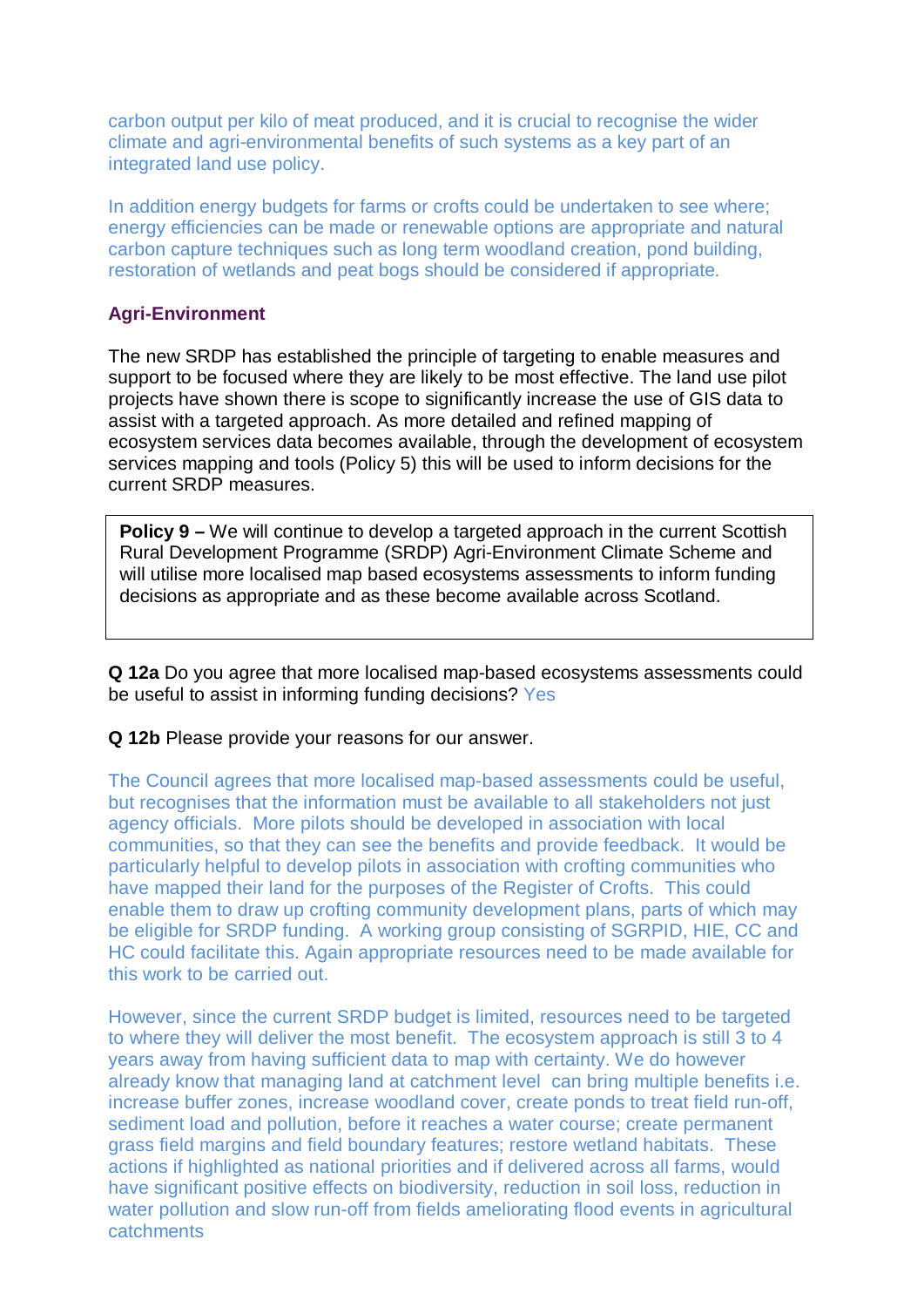## **Agri-Environment**

Now that the new SRDP and the Agri-Environment Climate Scheme are operational we have an opportunity to consider what the next scheme could deliver for Scotland and whether there is a case to reshape it. The increased emphasis on targeting, the acceptance of ecosystem health as a means to support the targeting work, and the use of a more spatial approach could enable the next SRDP to be more focused so that limited financial resources can be targeted much more precisely.

**Proposal 4** – We will explore the further development of a targeted approach to agri-environment in the next SRDP (post 2020) and how this could make increased use of an assessment of ecosystem health and a spatial approach.

**Q 13a** Do you agree that an assessment of ecosystems health and a spatial approach could be helpful to further inform targeting for the next SRDP? Yes

## **Q 13b** Please provide your reasons for your answer.

THC is broadly supportive of this two pronged approach. However a spatial approach should be viewed as one tool only to aid SRDP targeting. SRDP options, advise on the ground, location and needs of important ant habitats and species, catchment scale interventions, potential habitat networks, whole farm plans /maps all should form part of any targeting approach.

THC also notes that there seems to be no comment or information in this consultation about the extensive approach to agri-environment management. Is the assumption that GAEC provides the extensive delivery of basic agri-environmental actions? How do we know if this is securing necessary ecosystem services?

## **Urban Land Use**

In order to explore the applicability and effectiveness of an ecosystems approach in an urban context, and its complementarities with the statutory planning system we propose to explore the feasibility of establishing an urban land use pilot project.

**Proposal 5 –** We will explore the feasibility of establishing an urban land use pilot project.

**Q 14a** Do you agree that an urban pilot project could be useful?

No

**Q 14b** Please provide your reasons for your answer.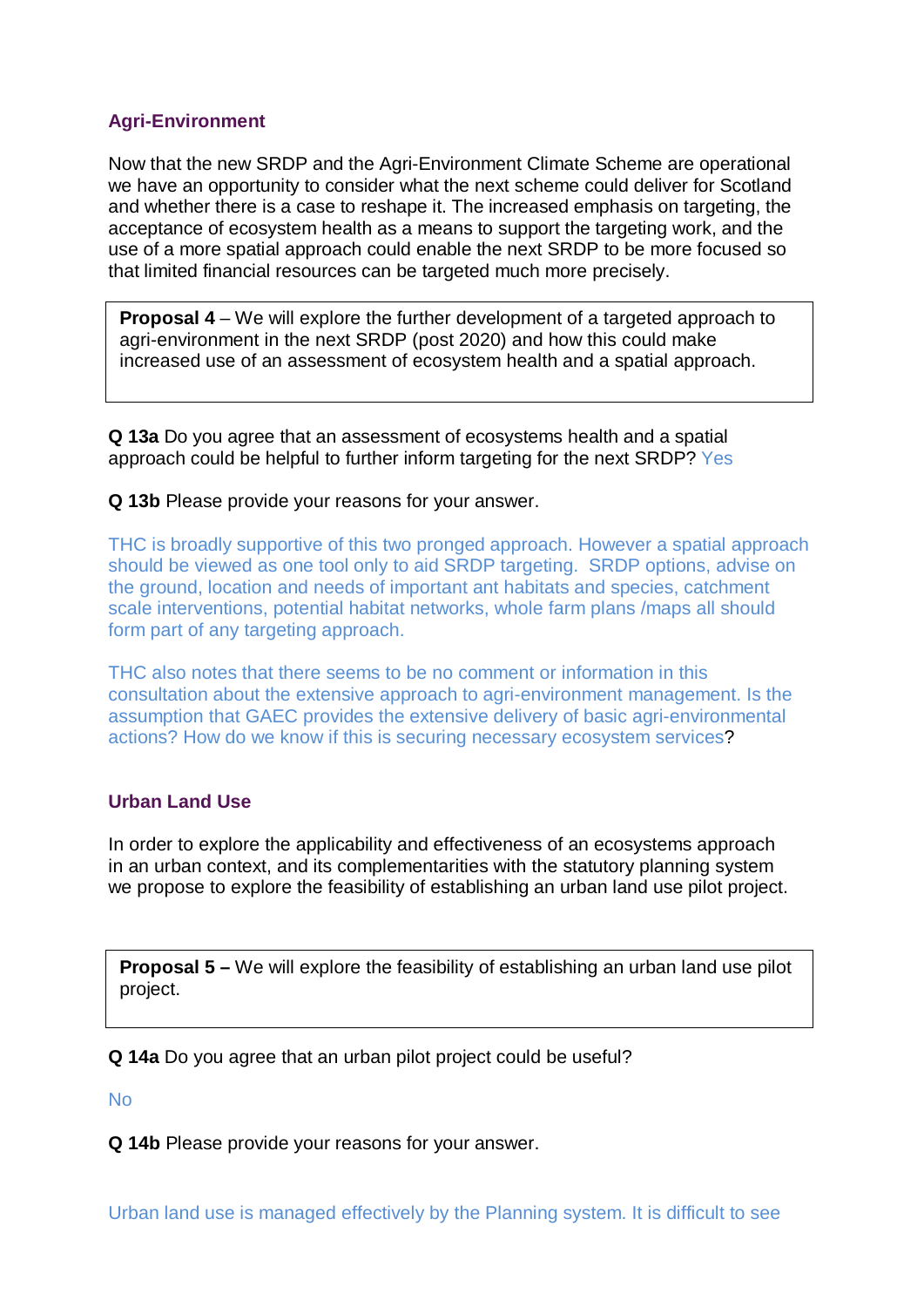how an urban land use strategy would differ from a Local Development Plan strategy. If other urban land use issues need addressed, these should be identified in Scottish Planning Policy explicitly, or through LUS2, and then incorporated into emerging Local Development Plans.

The SEA process integrates an ecosystems approach in the preparation of development plans. For example, Highland Council's Development Plan identifies policies that guide priorities for places, incorporating a range of environmental, social, economic and design factors. It is difficult to see what additional benefit a land use strategy could offer, particularly since LUS is embedded in the plan through environmental designations; green networks; flood risk management; safeguarding high nature conservation areas etc. If LUS2 is to be a successful agenda for policymaking, surely it is the role of the Development Plan to deliver its objectives for urban land use, without unnecessary duplication.

## **Upland Land Use**

The uplands have considerable opportunities to contribute to the climate change agenda in Scotland by delivering multiple benefits from land use. However they are also areas of challenge and at times tension. The Land Use Strategy provides an opportunity to consider and agree a new strategic vision for our uplands.

**Proposal 6** – We will scope the potential to develop a strategic vision for the uplands, exploring the multiple benefits they deliver and how they can contribute to climate change targets.

**Q 15a** Do you think that a strategic vision could be useful for the

uplands? Yes

#### **Q 15b** Do you have any comments on this proposal?

Highland Council is of the opinion that a strategic vision could be useful for the uplands, and that this must address multiple land uses including farming, tourism, forestry, game, nature conservation, energy, housing, transport and communications. It must also fundamentally integrate with planning legislation and clearly indicate where land use preferences are likely to take precedent. It is also essential that any strategic plan for the uplands must be regionalised and give specific consideration to more local socio economic factors and address issues of land abandonment. Evidence provided for the Royal Society of Edinburgh's 2007 Inquiry into hill and island areas would provide a useful starting point.

#### **Monitoring Delivery of the Strategy - the Land Use Strategy Indicators**

The ten Land Use Strategy indicators were chosen to monitor the delivery of the first Strategy's three Objectives. Although they do not provide a comprehensive measure of every aspect of land use, they represent key aspects of the Strategy and provide a balanced picture of important representative elements. We consider that these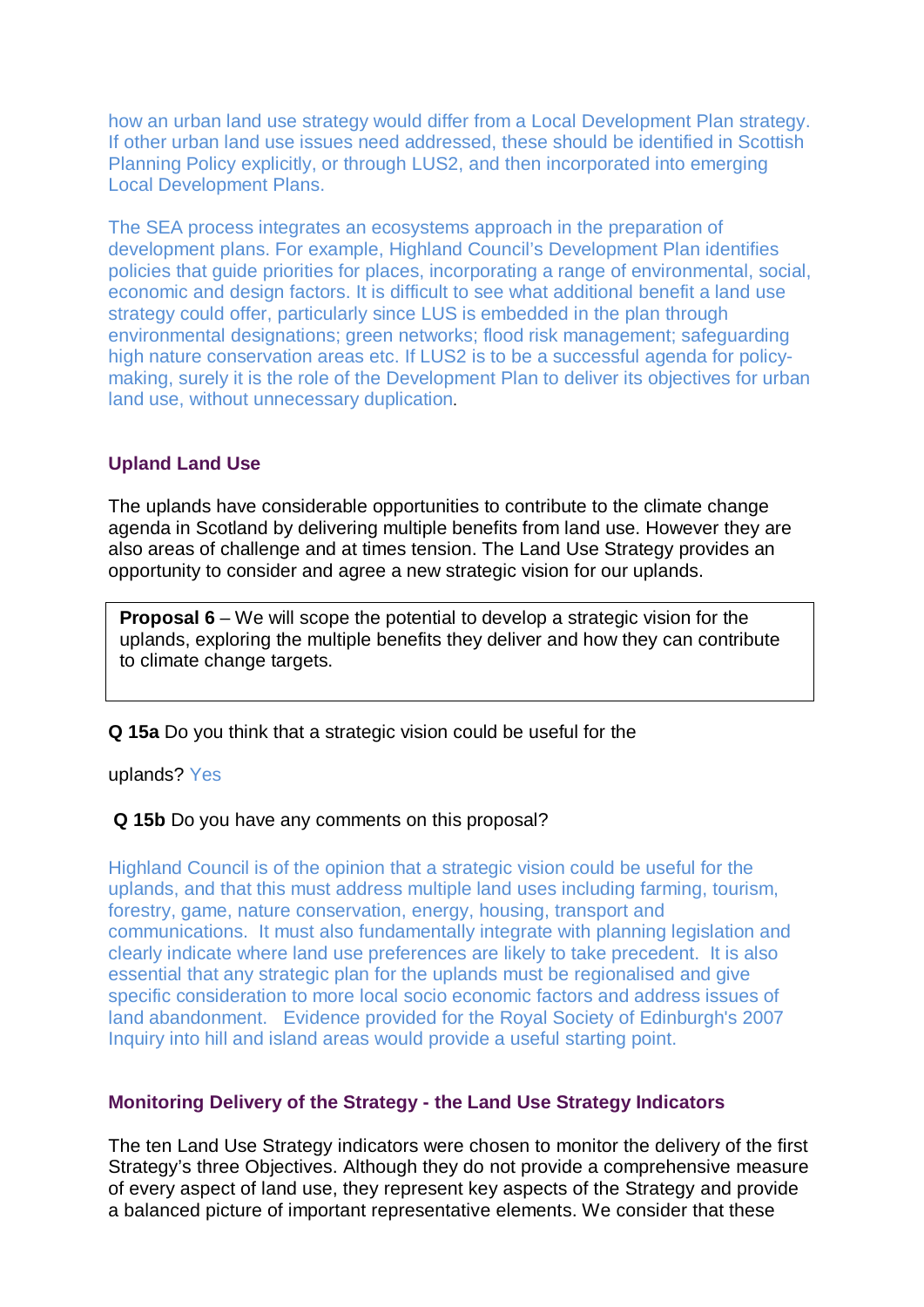indicators remain fit for purpose and intend to add to or amend the indicators if appropriate indicators become available over time or if existing data collection ceases.

**Q 16a** Do you agree that the Land Use Strategy indicators are still fit for purpose? Unsure

**Q 16b** Do you have any comments on the future monitoring of the revised Land Use Strategy?

THC is of the opinion that further work is needed on the indicators, their ability to report positive/negative change on the ground and progress towards overarching objectives.

#### **General Questions**

**Q 17** Are there any other activities that you think we should be undertaking to achieve better understanding and application of the Principles or delivery of the Strategy?

In the Highland Council area it would appear that the land use strategy is currently operating at a level that has little bearing on land use decisions or activities on the ground. If SG want to engage more practitioners in its development and delivery it needs to engage with communities, perhaps by engaging with communities as suggested policy 6. Whilst this is time consuming, it appears to have been productive in the pilot areas of Aberdeenshire and the Borders.

#### **Q 18** Are there any other points you wish to make about any aspect of this draft Strategy?

The historic environment, including historic land use, is an integral part of Scotland's landscapes and will have an impact – both directly and indirectly – on how land is used today and in the future. Yet, the draft LUS makes little reference to the historic environment and fails to integrate the historic environment into the strategy and its proposed policies.

Land use is as important to the future of the historic environment and our ability to maximise it as a resource, as it is to the natural environment. The historic environment could be easily and naturally referenced in key sections throughout.

In line with the principles and objectives set out in the LUS, the historic environment offers significant potential – much as yet unrealised – for education, tourism, engaging communities, economic regeneration, conservation, sustainability and biodiversity and can be a vital component when building stronger connections between people and land. Whilst Our Place In Time sets out a strategic vision for Scotland's historic environment, the LUS offers an opportunity to bring the historic and natural environments together; they are complimentary, often integrated and share many of the same issues and concerns with regard to land use whether in the past, present or future.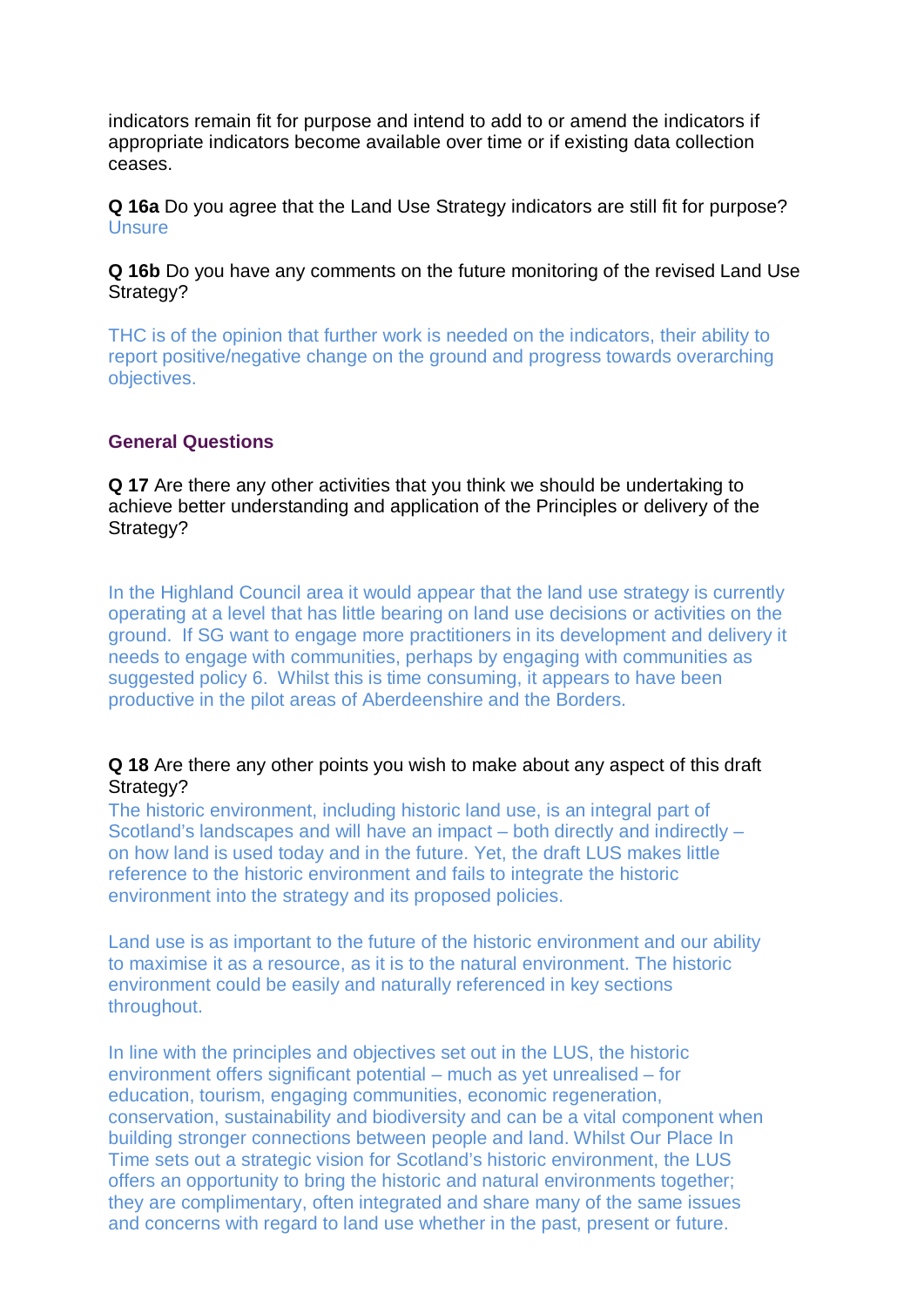Access and recreation as a major land use is poorly addressed in the consultation. This should be fully incorporated into a revised strategy. The Council take the view that a more inclusive and joined up approach to the LUS would strengthen the outcomes and better maximise the potential of Scotland's resources; the LUS should not be limited to the consideration "natural" resources alone.

## **Equalities**

To help inform our Equality Impact Assessment of the revised Land Use Strategy it would be helpful if you could answer the following question:

**Q 19** Do you have any comments on the policies and proposals in this draft Strategy in terms of how they may impact on any equalities group, i.e. with regard to age, gender, race, religion, disability or sexuality?

#### No further comments

#### **Questions on the Environmental Report**

**Q 20a:** Do you consider that the Environmental Report set out an accurate description of the current environmental issues/baseline? Yes

**Q 20b:** Please give reasons for your answer.

**Q 21a:** Do you consider that the predicted environmental effects as set out in the Environmental Report are accurate? Yes

**Q 21b:** Please provide reasons for your answer including further information you feel should be considered in the assessment.

**Q 22a:** Do you consider that the recommendations and opportunities for mitigation and enhancement are accurate? Yes

**Q 22b:** Please provide reasons for your answer.

**Q 23:** Are you aware of alternatives to the proposed policies that should be considered as part of the Strategic Environmental Assessment (SEA) process conducted for the draft Strategy? NO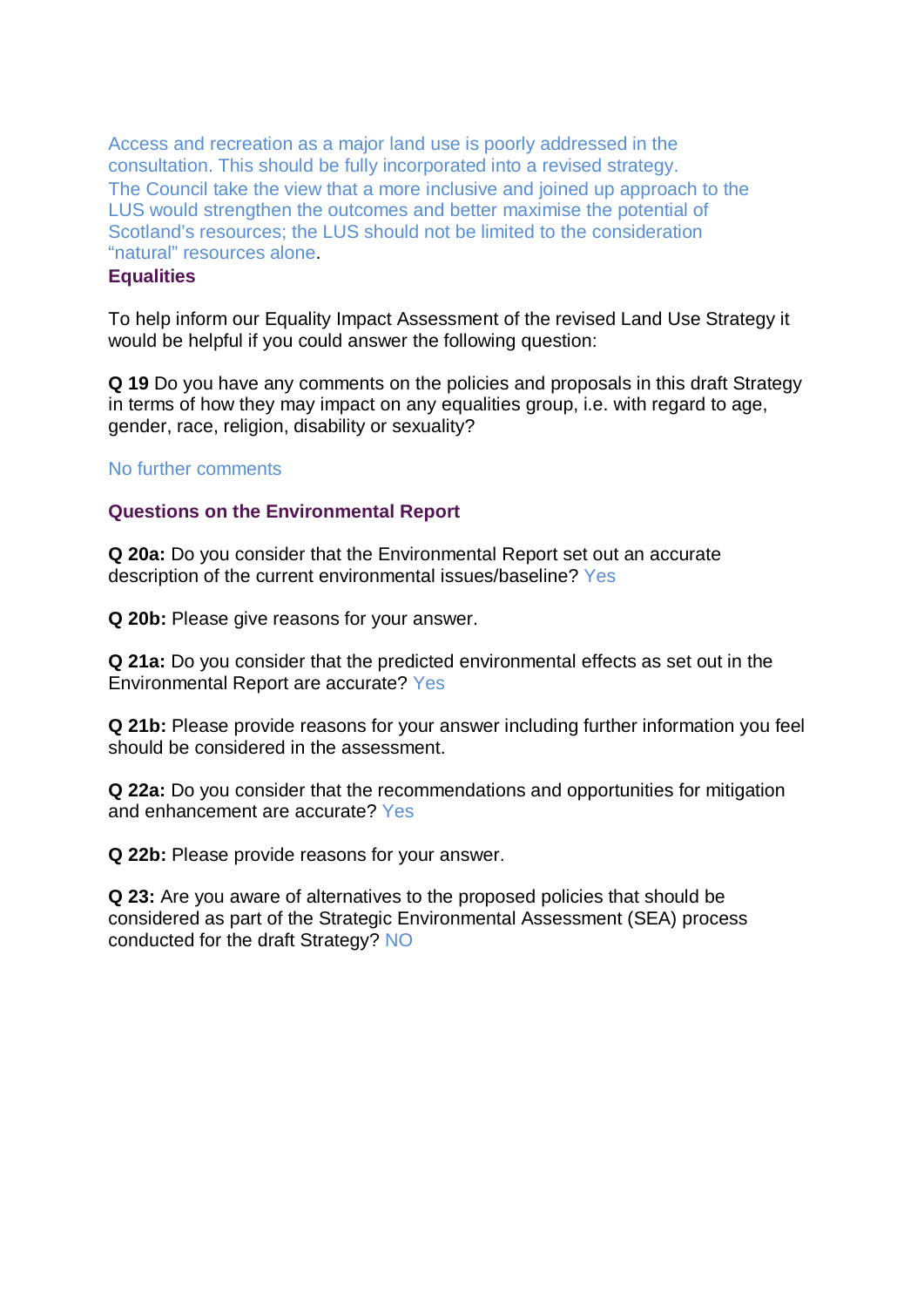# **Annex A Statutory requirement under the Climate Change (Scotland) Act 2009**

## **Section 57 – Duty to produce a land use strategy**

- 1. The Scottish Ministers must, no later than 31 March 2011, lay a land use strategy before the Scottish Parliament.
- 2. The strategy must, in particular, set out—
	- (a) the Scottish Ministers' objectives in relation to sustainable land use;
	- (b) their proposals and policies for meeting those objectives; and

(c) the timescales over which those proposals and policies are expected to take effect.

3. The objectives, proposals and policies referred to in subsection (2) must contribute to—

(a) achievement of the Scottish Ministers' duties under section 1, 2(1) or  $3(1)$  (b);

(b) achievement of the Scottish Ministers' objectives in relation to adaptation to climate change, including those set out in any programme produced by virtue of section 53(2); and (c) sustainable development.

- 4. Before laying the strategy before the Scottish Parliament, the Scottish Ministers must publish a draft strategy and consult with such bodies as they consider appropriate and also with the general public.
- 5. The strategy must be accompanied by a report setting out—

(a) the consultation process undertaken in order to comply with subsection (4); and

(b) the ways in which views expressed during that process have been taken account of in finalising the strategy (or stating that no account has been taken of such views).

6. The Scottish Ministers must, no later than—

(a) 5 years after laying a strategy before the Scottish Parliament under subsection (1); and

(b) the end of every subsequent period of 5 years,

lay a revised strategy before the Scottish Parliament; and subsections (2) to (5) apply to a revised strategy as they apply to a strategy laid under subsection (1).